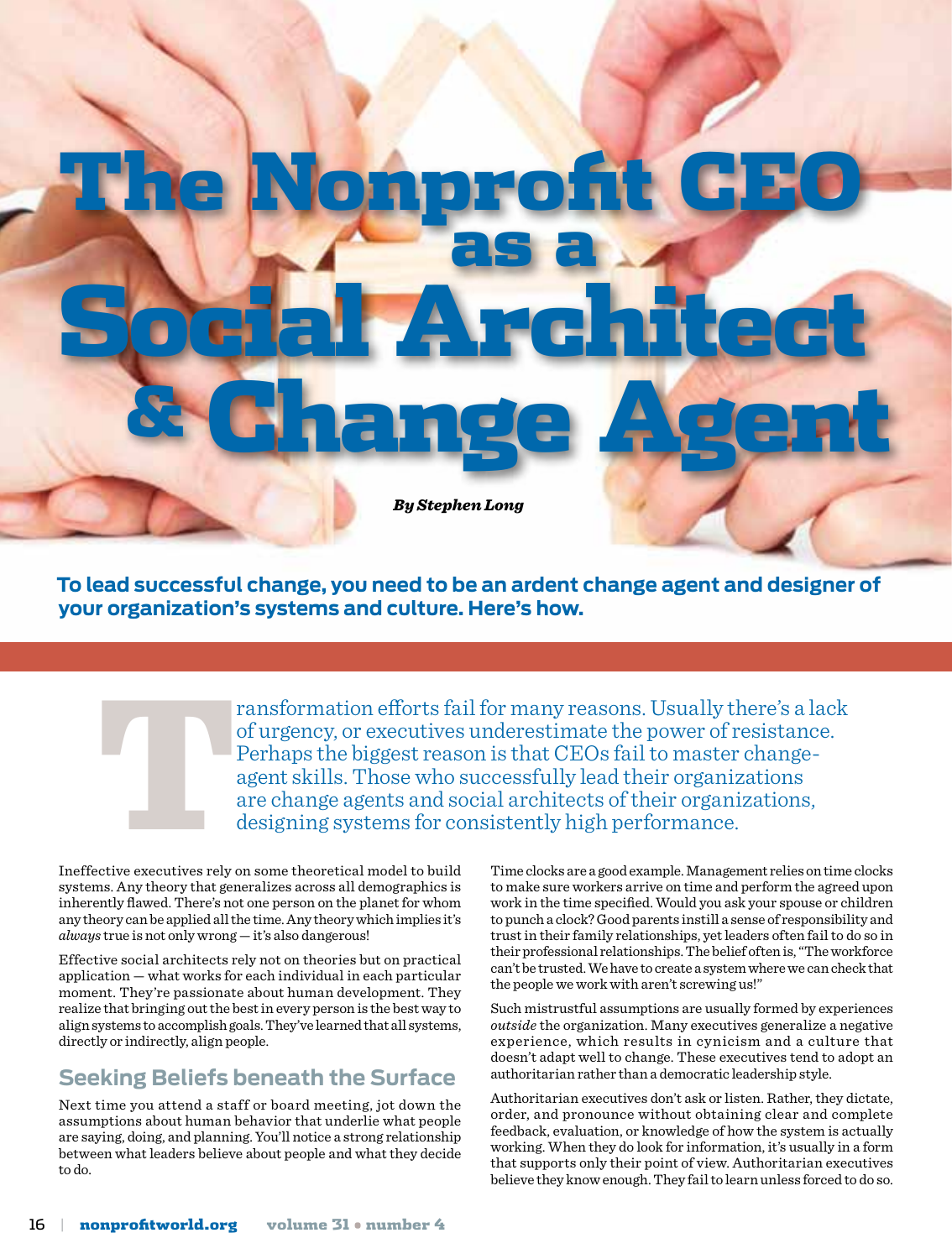### **f <u>All</u>** executives devise **a social architecture that either enhances or limits change."**

Democratic leaders trust and respect the people around them. They're eager to listen. They believe they can continuously learn because their people are an educational resource. Not only do they experience psychic rewards from helping people grow; they realize it's the most efficient way to grow the organization.

### **Orchestrating Change from behind the Curtain**

Successful social architects understand their organizations. They know who says what to whom and what kinds of actions are taking place. They transmit principles of high performance with the following steps:

- **Generate commitment** to the value of change.
- **Present a shared interpretation of organizational events,** teaching people how they're expected to behave.
- **Reward and reinforce behavior** that promotes change.

Social architects don't do these things overtly. Instead, they're behind the curtain, getting people on board by making slight adjustments to the organization's culture.

Making constant but relatively small changes provides *continuity*, helping the organization evolve while remaining true to its principles. The Latin root of "continuity" translates to "hold together." Social architects identify the principles that hold the organization together. They understand what was valued in the past and apply these values to current situations. They move the organization forward while maintaining a sense of its history, defining the relationship between the past and present, and helping people understand where they've been, where they are, and how they got there. That holds the organization together rather than ripping it apart as happens in most change initiatives. Breaking down the organization and then building it back up is a 20th-century approach that's unacceptably expensive in terms of both financial and human capital.

Social architects improve individual performance by creating a culture that embraces change, innovation, and growth. Most change initiatives dismiss and devalue the individual contribution to cultural change. Social architects, in contrast, recognize that long-lasting

## **Rate Your Change-Agent & Social-Architect Skills**

Answer these questions to see what kind of change agent and social architect you are.

- \_\_\_\_\_ **Do you make a conscious effort** to create a culture that rewards creativity, risk-taking, and continual change?
- \_\_\_\_\_ **Do you trust** your co-workers?
- \_\_\_\_\_ **Do your co-workers** trust you?
- \_\_\_\_\_ **Does your change strategy** focus on making small changes constantly rather than one huge change now and then?
- \_\_\_\_\_ **Do you put a large portion of your energy** into collaborating with people and groups outside your organization?
- Are people in your organization excited about opportunities rather than resistant?
- \_\_\_\_\_ **Do you make sure that you and others in your organization** receive education and training in many subjects, including an understanding of change strategies?
- \_\_\_\_\_ **Do you use storytelling to tie your organization's past** (its history, founding, and heroic figures) to the present and future?
- Is diversity (inclusion and respect for people of many different cultures, ages, and backgrounds) a high priority for you?
- \_\_\_\_\_ **Do your staff and board members find change invigorating** rather than painful?

**Your Score:** Count the number of times you answered "yes." 9-10, excellent; 7-8, good; 5-6, needs improvement; 0-4, it's definitely time to change your ways!



*AVAILABLE NATIONWIDE*